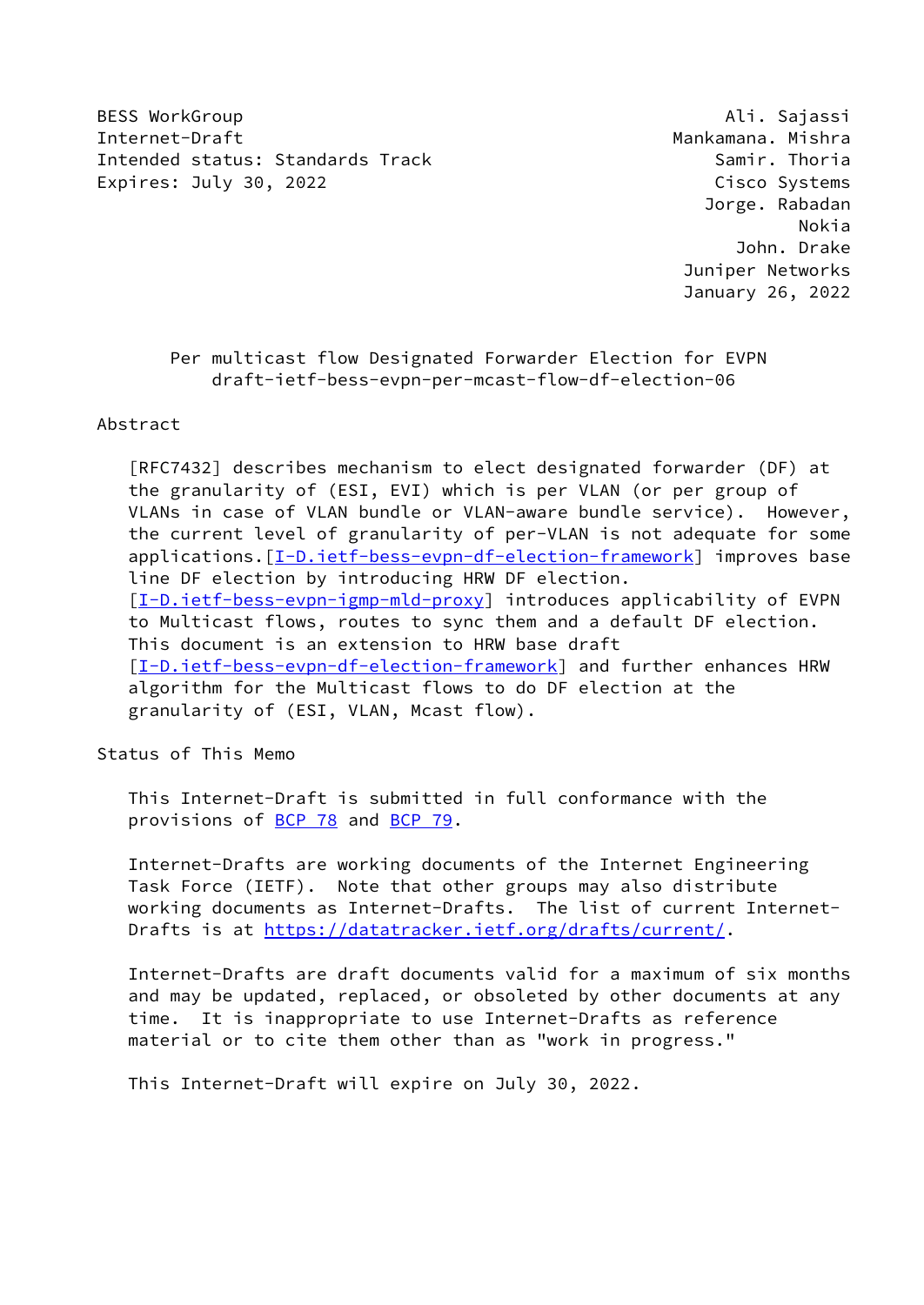<span id="page-1-1"></span>Internet-DrafPer multicast flow Designated Forwarder Electi January 2022

## Copyright Notice

 Copyright (c) 2022 IETF Trust and the persons identified as the document authors. All rights reserved.

This document is subject to **[BCP 78](https://datatracker.ietf.org/doc/pdf/bcp78)** and the IETF Trust's Legal Provisions Relating to IETF Documents [\(https://trustee.ietf.org/license-info](https://trustee.ietf.org/license-info)) in effect on the date of publication of this document. Please review these documents carefully, as they describe your rights and restrictions with respect to this document. Code Components extracted from this document must include Simplified BSD License text as described in Section 4.e of the Trust Legal Provisions and are provided without warranty as described in the Simplified BSD License.

## Table of Contents

| 2.                                                                           |  | $\overline{4}$ |
|------------------------------------------------------------------------------|--|----------------|
| $\frac{3}{2}$ . The DF Election Extended Community                           |  | $\frac{4}{1}$  |
| $\underline{4}$ . HRW base per multicast flow EVPN DF election               |  | $\overline{6}$ |
| $4.1$ . DF election for IGMP (S,G) membership request                        |  | 6              |
| 4.2. DF election for IGMP $(*, G)$ membership request $\frac{7}{4}$          |  |                |
| 4.3. Default DF election procedure 7                                         |  |                |
| $\overline{5}$ . Procedure to use per multicast flow DF election algorithm 8 |  |                |
| $\underline{6}$ . Triggers for DF re-election 9                              |  |                |
|                                                                              |  | 10             |
| 8.                                                                           |  | 10             |
|                                                                              |  |                |
|                                                                              |  |                |
|                                                                              |  |                |
|                                                                              |  |                |

## <span id="page-1-0"></span>[1](#page-1-0). Introduction

 EVPN based All-Active multi-homing is becoming the basic building block for providing redundancy in next generation data center deployments as well as service provider access/aggregation networks. [\[RFC7432](https://datatracker.ietf.org/doc/pdf/rfc7432)] defines the role of a designated forwarder as the node in the redundancy group that is responsible to forward Broadcast, Unknown unicast, Multicast (BUM) traffic on that Ethernet Segment (CE device or network) in All-Active multi-homing.

The default DF election mechanism allows selecting a DF at the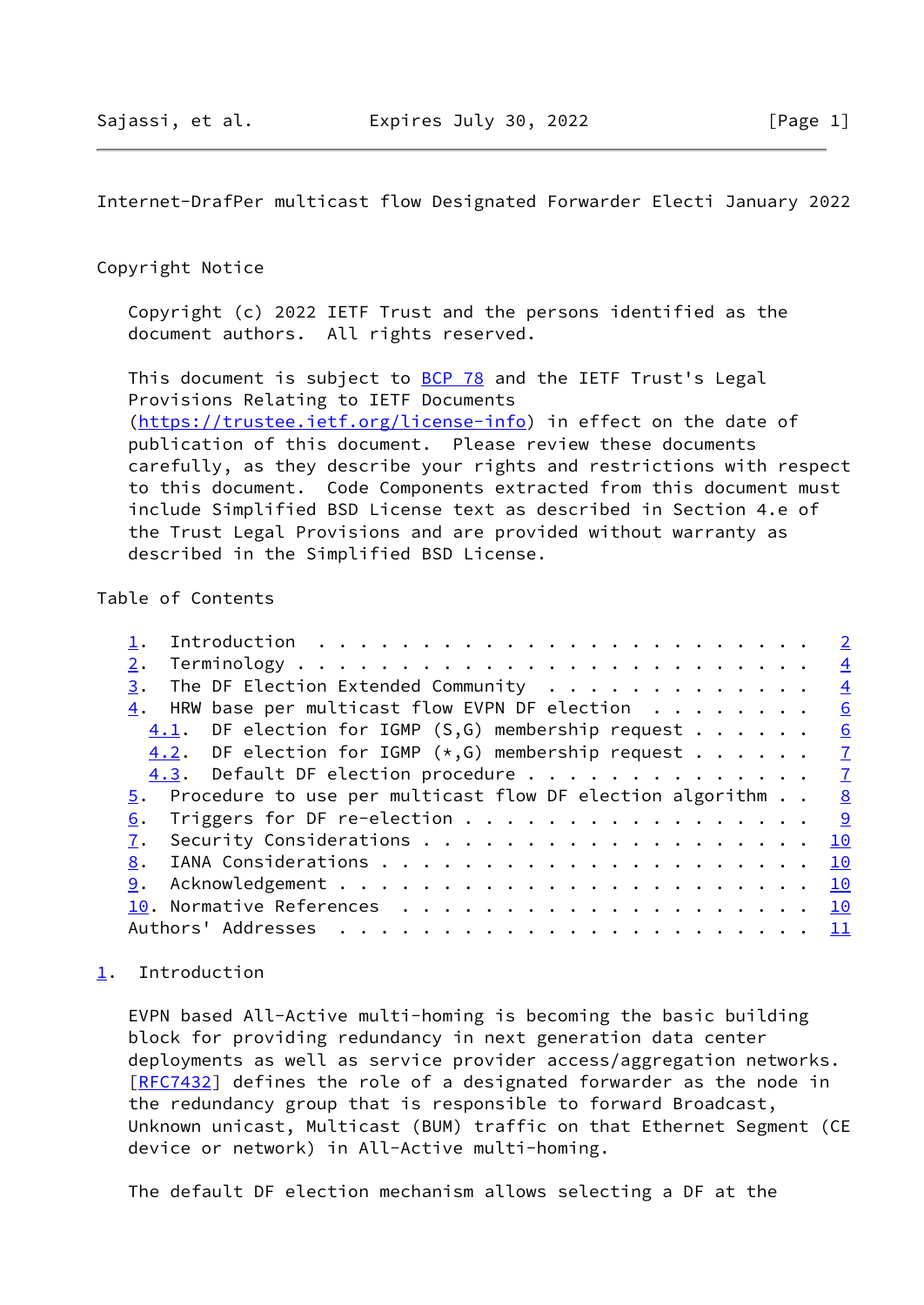granularity of (ES, VLAN) or (ES, VLAN bundle) for BUM traffic. While  $[\underline{I-D.iett-bess-evpn-df-election-framework}]$  improve on the default DF election procedure, some service provider residential applications require a finer granularity, where whole multicast flows are delivered on a single VLAN.

| Sajassi, et al. | Expires July 30, 2022 | [Page 2] |
|-----------------|-----------------------|----------|
|                 |                       |          |

Internet-DrafPer multicast flow Designated Forwarder Electi January 2022



 Figure 1: Multi-homing Network of EVPN for IPTV deployments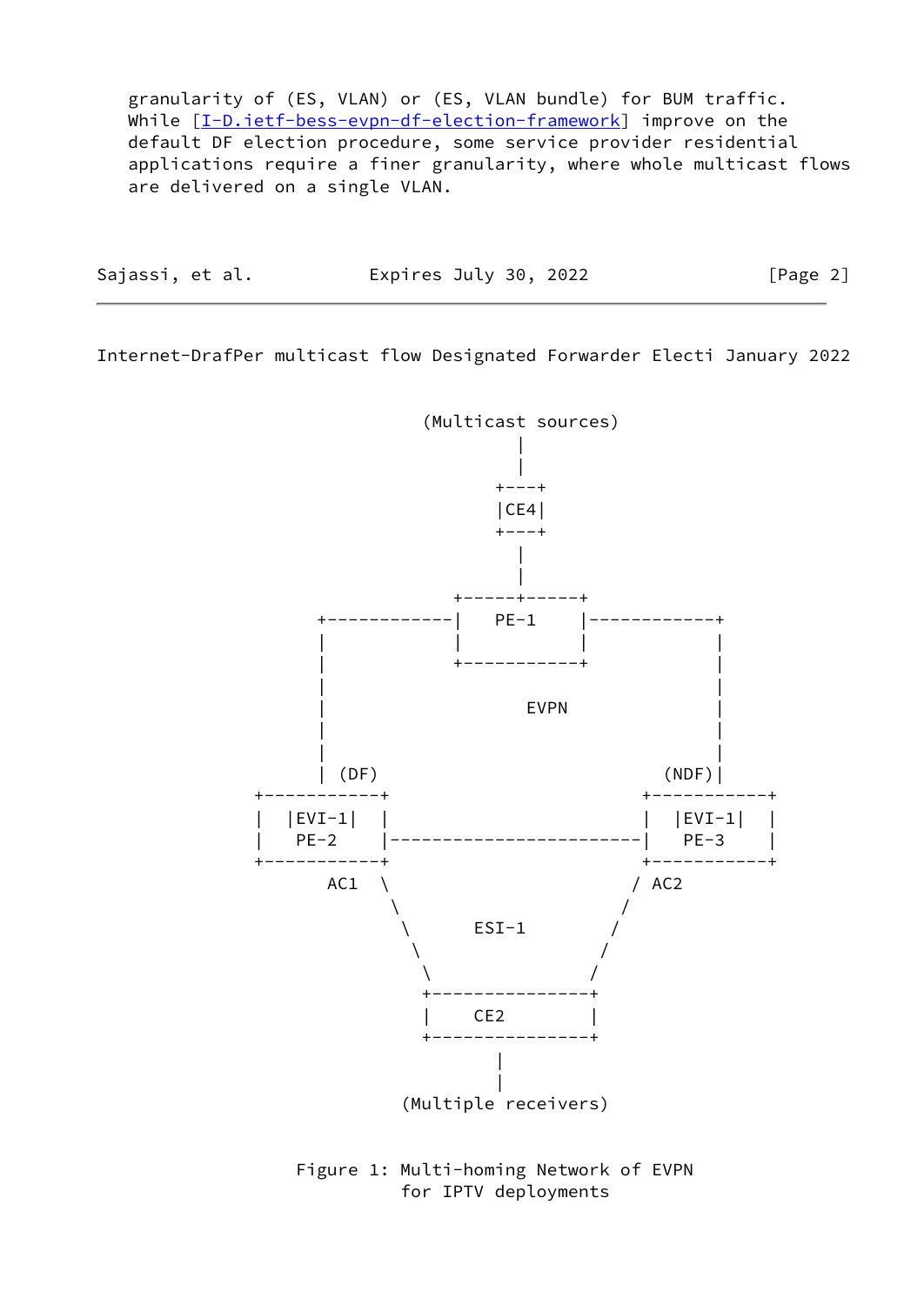Consider the above topology, which shows a typical residential deployment scenario, where multiple receivers are behind an all active multihoming segments. All of the multicast traffic is provisioned on EVI-1. Assume PE-2 get elected as DF. According to [\[RFC7432](https://datatracker.ietf.org/doc/pdf/rfc7432)], PE-2 will be responsible for forwarding multicast traffic to that Ethernet segment.

 o Forcing sole data plane forwarding responsibility on PE-2 is a limitation in the current DF election mechanism. The topology at Figure 1 would always have only one of the PE to be elected as DF irrespective of which current DF election mechanism is in use

| Sajassi, et al. | Expires July 30, 2022 | [Page 3] |
|-----------------|-----------------------|----------|
|-----------------|-----------------------|----------|

<span id="page-3-2"></span>Internet-DrafPer multicast flow Designated Forwarder Electi January 2022

 defined in [[RFC7432](https://datatracker.ietf.org/doc/pdf/rfc7432)] or [[I-D.ietf-bess-evpn-df-election-framework\]](#page-3-0).

 o The problem may also manifest itself in a different way. For example, AC1 happens to use 80% of its available bandwidth to forward unicast data. And now there is need to serve multicast receivers where it would require more than 20% of AC1 bandwidth. In this case, AC1 becomes oversubscribed and multicast traffic drop would be observed even though there is already another link (AC2) present in network which can be used more efficiently load balance the multicast traffic.

 In this document, we propose an extension to the HRW base draft to allow DF election at the granularity of (ESI, VLAN, Mcast flow) which would allow multicast flows to be better distributed among redundancy group PEs to share the load.

<span id="page-3-1"></span>[2](#page-3-1). Terminology

 The key words "MUST", "MUST NOT", "REQUIRED", "SHALL", "SHALL NOT", "SHOULD", "SHOULD NOT", "RECOMMENDED", "MAY", and "OPTIONAL" in this document are to be interpreted as described in [\[RFC2119](https://datatracker.ietf.org/doc/pdf/rfc2119)].

 With respect to EVPN, this document follows the terminology that has been defined in [\[RFC7432](https://datatracker.ietf.org/doc/pdf/rfc7432)] and [[RFC4601](https://datatracker.ietf.org/doc/pdf/rfc4601)] for multicast terminology.

<span id="page-3-3"></span>[3](#page-3-3). The DF Election Extended Community

<span id="page-3-0"></span>[I-D.ietf-bess-evpn-df-election-framework] defines an extended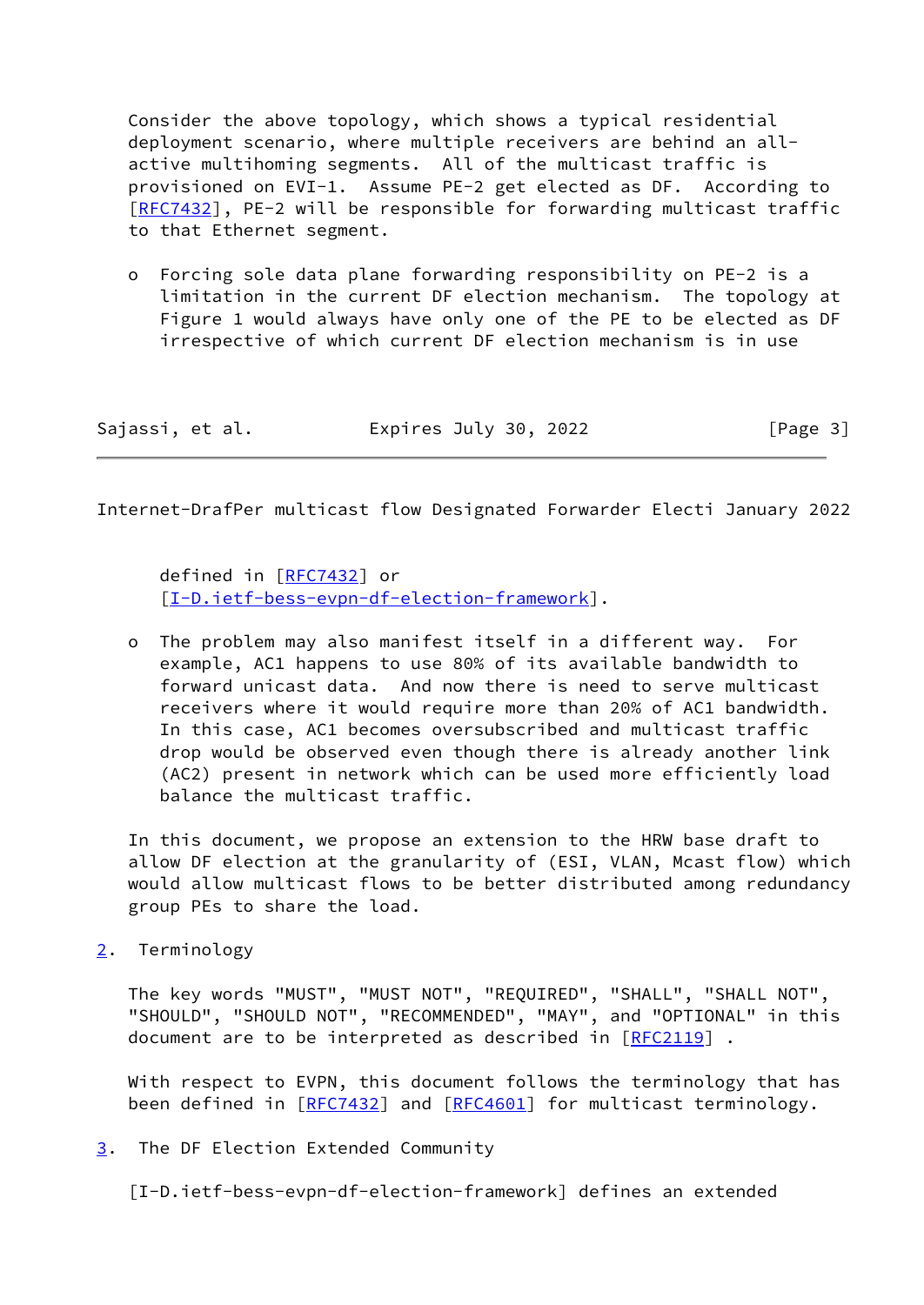community, which would be used for PEs in redundancy group to reach a consensus as to which DF election procedure is desired. A PE can notify other participating PEs in redundancy group about its willingness to support Per multicast flow base DF election capability by signaling a DF election extended community along with Ethernet- Segment Route (Type-4). The current proposal extends the existing extended community defined in

 [\[I-D.ietf-bess-evpn-df-election-framework](#page-3-0)]. This draft defines new a DF type.

- o DF type (1 octet) Encodes the DF Election algorithm values (between 0 and 255) that the advertising PE desires to use for the ES.
	- \* Type 0: Default DF Election algorithm, or modulus-based algorithms in [\[RFC7432](https://datatracker.ietf.org/doc/pdf/rfc7432)].
	- \* Type 1: HRW algorithm defined in [[I-D.ietf-bess-evpn-df-election-framework\]](#page-3-0)

| Sajassi, et al. | Expires July 30, 2022 | [Page 4] |
|-----------------|-----------------------|----------|

Internet-DrafPer multicast flow Designated Forwarder Electi January 2022

- \* Type 2: Handshake defines in [[I-D.ietf-bess-evpn-fast-df-recovery](#page-11-2)]
- \* Type 3: Time-Synch defined in [[I-D.ietf-bess-evpn-fast-df-recovery](#page-11-2)]
- \* Type 4: HRW base per  $(S, G)$  multicast flow DF election (explained in this document)
- \* Type 5: HRW base per  $(*,G)$  multicast flow DF election (explained in this document)
- \* Type 6 254: Unassigned
- \* Type 255: Reserved for Experimental Use.
- o The [\[I-D.ietf-bess-evpn-df-election-framework](#page-3-0)] describes encoding of capabilities associated to the DF election algorithm using Bitmap field. When these capabilities bits are set along with the DF type-4 and type-5, they need to be interpreted in context of this new DF type-4 and type-5. For example, consider a scenario where all PEs in the same redundancy group (same ES) can support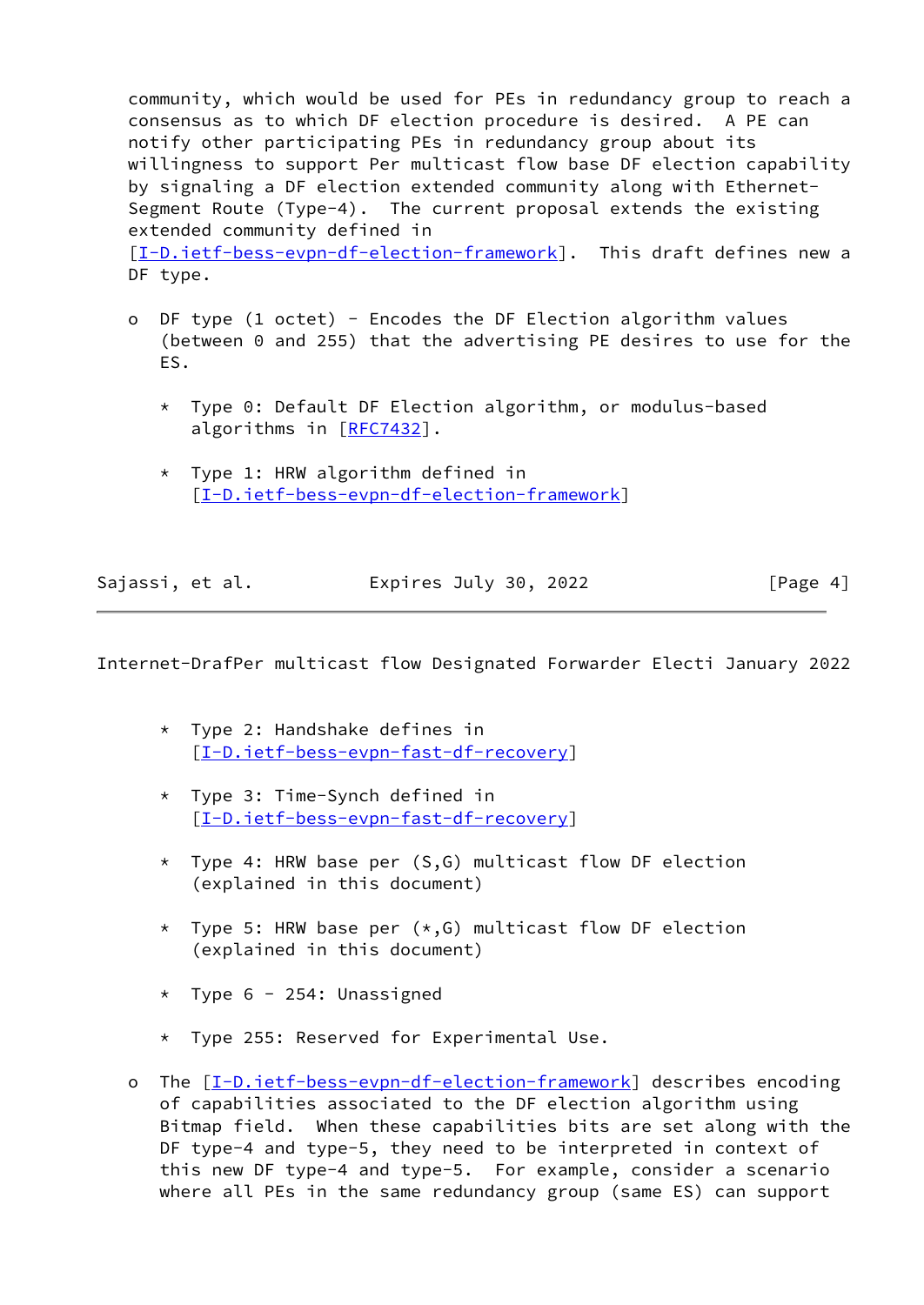both AC-DF, DF type-4 and DF type-5 and receive such indications from the other PEs in the ES. In this scenario, if a VLAN is not active in a PE, then the DF election procedure on all PEs in the ES should factor that in and exclude that PE in the DF election per multicast flow.

- o A PE SHOULD attach the DF election Extended Community to ES route and Extended Community MUST be sent if the ES is locally configured for DF type Per Multicast flow DF election. Only one DF Election Extended community can be sent along with an ES route.
- o When a PE receives the ES Routes from all the other PEs for the ES, it checks if all of other PEs have advertised their desire to proceed by Per multicast flow DF election. If all peering PEs have done so, it performs DF election based on Per multicast flow procedure. But if:
	- There is at least one PE which advertised route-4 (AD per ES Route) which does not indicate its capability to perform Per multicast flow DF election. OR
	- \* There is at least one PE signaling single active in the AD per ES route

| Sajassi, et al. | Expires July 30, 2022 | [Page 5] |  |
|-----------------|-----------------------|----------|--|
|-----------------|-----------------------|----------|--|

<span id="page-5-1"></span>Internet-DrafPer multicast flow Designated Forwarder Electi January 2022

 it MUST be considered as an indication to support of only Default DF election [\[RFC7432](https://datatracker.ietf.org/doc/pdf/rfc7432)] and DF election procedure in [[RFC7432](https://datatracker.ietf.org/doc/pdf/rfc7432)] MUST be used.

<span id="page-5-0"></span>[4](#page-5-0). HRW base per multicast flow EVPN DF election

 This document is an extension of [\[I-D.ietf-bess-evpn-df-election-framework](#page-3-0)], so this draft does not repeat the description of HRW algorithm itself.

EVPN PE does the discovery of redundancy groups based on [\[RFC7432](https://datatracker.ietf.org/doc/pdf/rfc7432)]. If redundancy group consists of N peering EVPN PE nodes, after the discovery all PEs build an unordered list of IP address of all the nodes in the redundancy group. The procedure defined in this draft does not require the list of PEs to be ordered. Address [i] denotes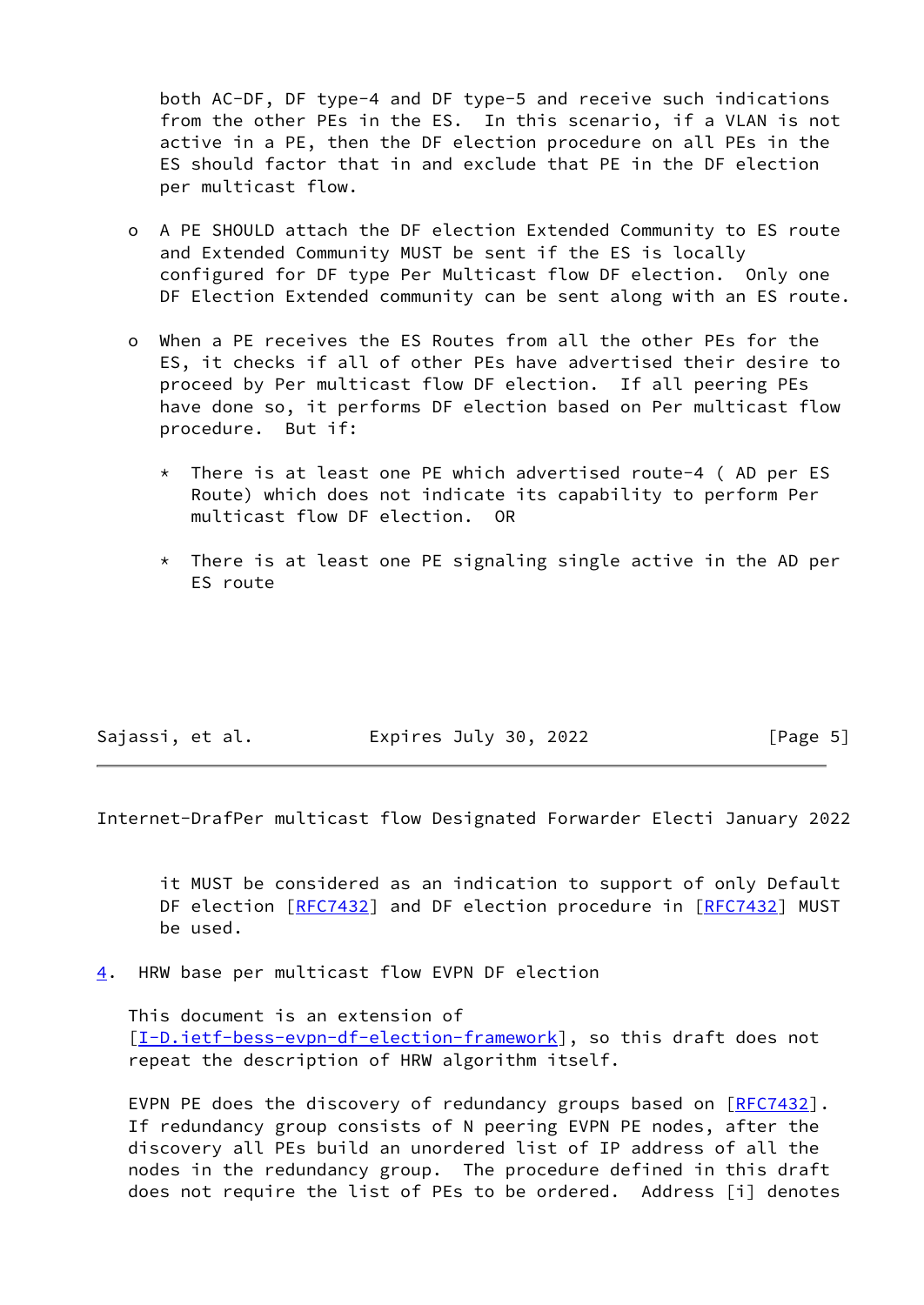the IP address of the [i]th EVPN PE in redundancy group where  $(0 \le i$  $\leq N$ ).

<span id="page-6-0"></span>[4.1](#page-6-0). DF election for IGMP (S,G) membership request

The DF is the PE who has maximum weight for (S, G, V, Es) where

- o S Multicast Source
- o G Multicast Group
- o V VLAN ID.
- o Es Ethernet Segment Identifier

Address[i] is address of the ith PE. The PEs IP address length does not matter as only the lower-order 31 bits are modulo significant.

- 1. Weight
	- \* The weight of PE(i) to (S,G,VLAN ID, Es) is calculated by function, weight  $(S, G, V, Es, Address(i))$ , where  $(0 \le i \le N)$ , PE(i) is the PE at ordinal i.
	- \* Weight (S,G,V, Es, Address(i)) = (1103515245. ((1103515245.Address(i) + 12345) XOR D(S,G,V,ESI))+12345) (mod 2^31)
	- \* In case of tie, the PE whose IP address is numerically least is chosen.
- 2. Digest

| Sajassi, et al. | Expires July 30, 2022 | [Page 6] |
|-----------------|-----------------------|----------|
|-----------------|-----------------------|----------|

<span id="page-6-2"></span>Internet-DrafPer multicast flow Designated Forwarder Electi January 2022

- \* D(S,G,V, Es) = CRC\_32(S,G,V, Es)
- \* Here  $D(S,G,V,Es)$  is the 31-bit digest (CRC 32 and discarding the MSB) of the Source IP, Group IP, Vlan ID and Es. The CRC MUST proceed as if the architecture is in network byte order (big-endian).

<span id="page-6-1"></span> $4.2$ . DF election for IGMP ( $*,$ G) membership request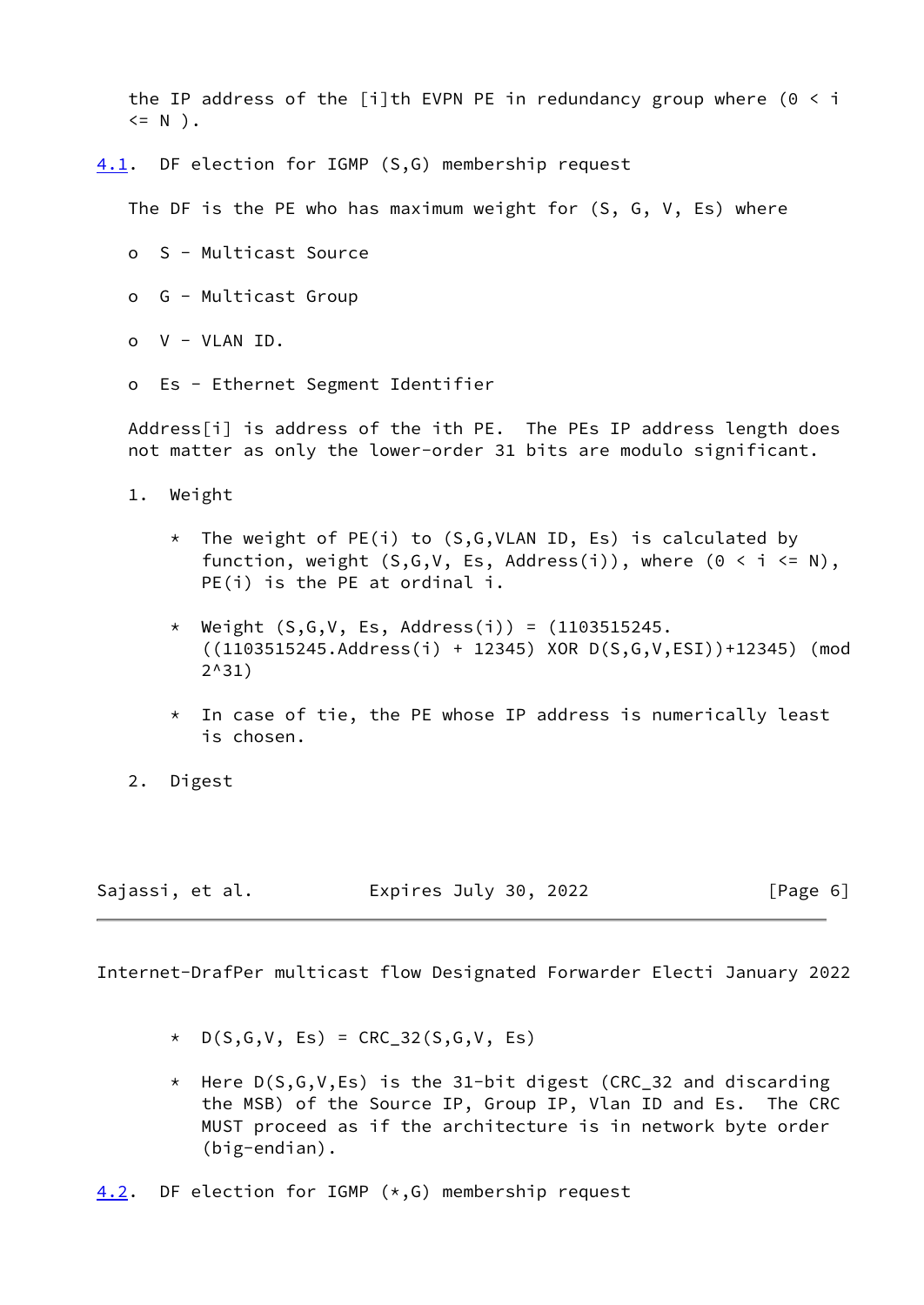The DF is the PE who has maximum weight for (G, V, Es) where

o G - Multicast Group

o V - VLAN ID.

o Es - Ethernet Segment Identifier

Address[i] is address of the ith PE. The PEs IP address length does not matter as only the lower-order 31 bits are modulo significant.

- 1. Weight
	- \* The weight of PE(i) to (G,VLAN ID, Es) is calculated by function, weight  $(G, V, Es, Address(i)),$  where  $(0 < i < N),$ PE(i) is the PE at ordinal i.
	- \* Weight (G,V, Es, Address(i)) = (1103515245. ((1103515245.Address(i) + 12345) XOR D(G,V,ESI))+12345) (mod 2^31)
	- $*$  In case of tie, the PE whose IP address is numerically least is chosen.
- 2. Digest
	- \* D(G,V, Es) = CRC\_32(G,V, Es)
	- \* Here D(G,V,Es) is the 31-bit digest (CRC\_32 and discarding the MSB) of the Group IP, Vlan ID and Es. The CRC MUST proceed as if the architecture is in network byte order (big-endian).
- <span id="page-7-0"></span>[4.3](#page-7-0). Default DF election procedure

 Per multicast DF election procedure would be applicable only when host behind Attachment Circuit (of the Es) start sending IGMP membership requests. Membership requests are synced using procedure defined in [[I-D.ietf-bess-evpn-igmp-mld-proxy\]](#page-11-0), and each of the PE in redundancy group can use per flow DF election and create DF state per

| Sajassi, et al. | Expires July 30, 2022 | [Page 7] |
|-----------------|-----------------------|----------|
|-----------------|-----------------------|----------|

<span id="page-7-1"></span>Internet-DrafPer multicast flow Designated Forwarder Electi January 2022

multicast flow. The HRW DF election "Type 1" procedure defined in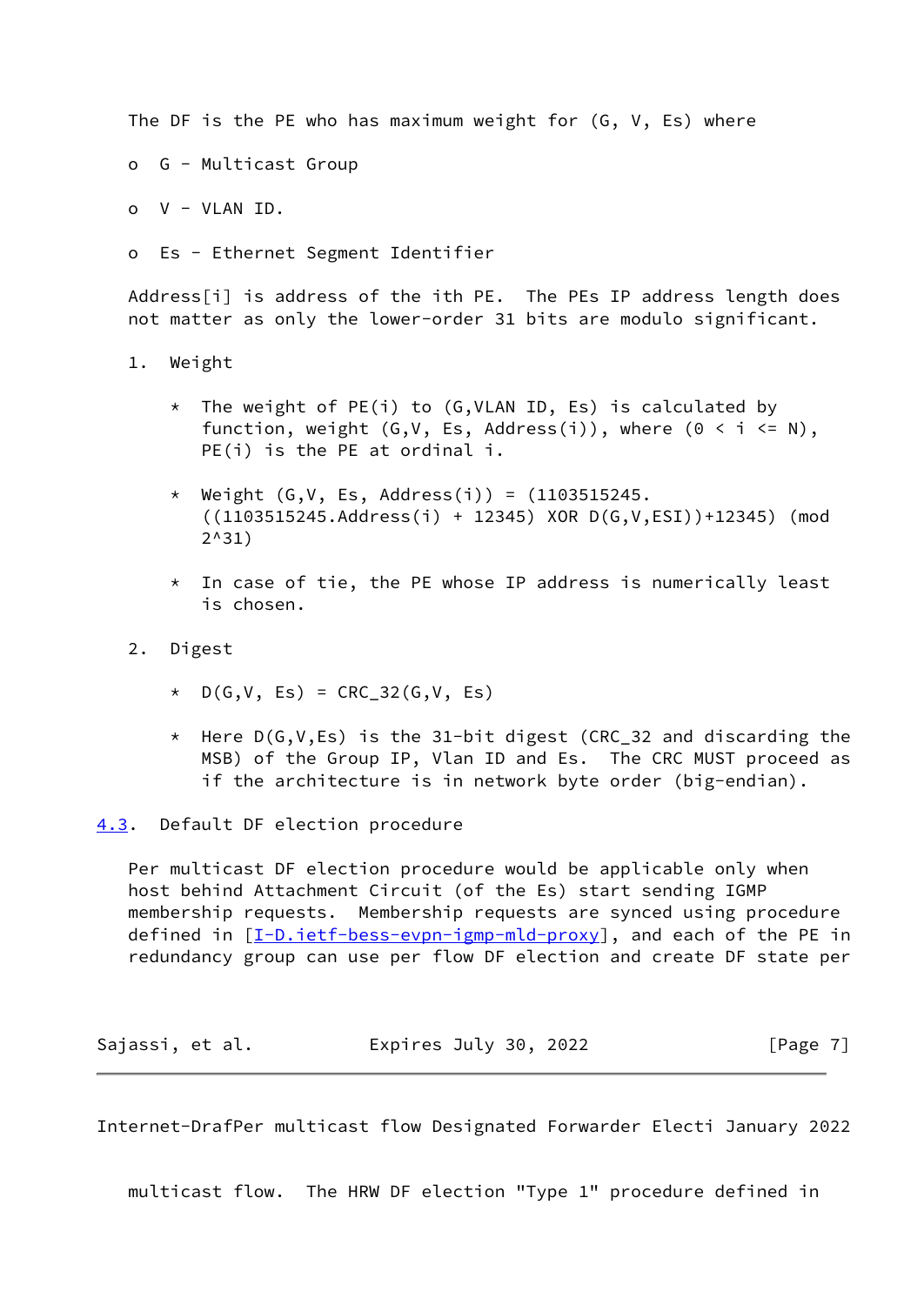[\[I-D.ietf-bess-evpn-df-election-framework](#page-3-0)] MUST be used for the Es DF election and SHOULD be performed on Es even before learning multicast membership request state. This default election procedure MUST be used at port level but will be overwritten by Per flow DF election as and when new membership request state are learnt.

<span id="page-8-0"></span>[5](#page-8-0). Procedure to use per multicast flow DF election algorithm



Figure-2 : Multihomed network

 Figure-2 shows multihomed network. Where EVPN PE-1, PE-2, PE-3 are multihomed to CE-1. Multiple multicast receivers are behind all active multihoming segment.

 1. PEs connected to the same Ethernet segment can automatically discover each other through exchange of the Ethernet Segment

Sajassi, et al. Expires July 30, 2022 [Page 8]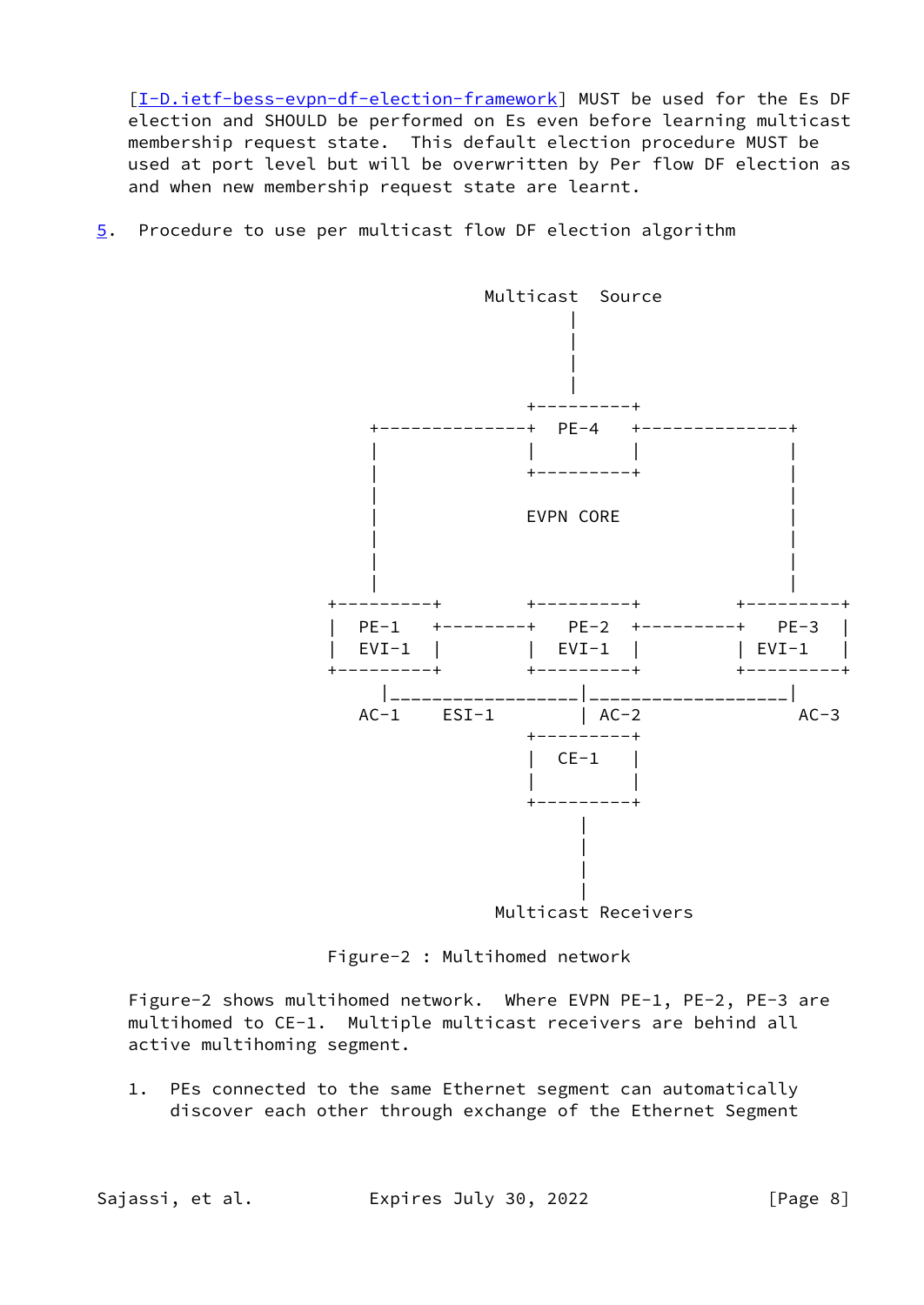<span id="page-9-1"></span>Internet-DrafPer multicast flow Designated Forwarder Electi January 2022

 Route. This draft does not change any of this procedure, it still uses the procedure defined in [\[RFC7432](https://datatracker.ietf.org/doc/pdf/rfc7432)].

- 2. Each of the PEs in redundancy group advertise Ethernet segment route with extended community indicating their ability to participate in per multicast flow DF election procedure. Since Per multicast flow would not be applicable unless PE learns about membership request from receiver, there is a need to have the default DF election among PEs in redundancy group for BUM traffic. Until multicast membership state are learnt, we use the the DF election procedure in  $Section 4.3$ , namely HRW per (v,Es) as defined in [[I-D.ietf-bess-evpn-df-election-framework\]](#page-3-0) .
- 3. When a receiver starts sending membership requests for  $(s1,g1)$ , where s1 is multicast source address and g1 is multicast group address, CE-1 could hash membership request (IGMP join) to any of the PEs in redundancy group. Let's consider it is hashed to PE- 2.  $[I-D.ietf-bess-evpn-igmp-mld-proxy]$  $[I-D.ietf-bess-evpn-igmp-mld-proxy]$  defines a procedure to sync IGMP join state among redundancy group of PEs. Now each of the PE would have information about membership request  $(s1,g1)$  and each of them run DF election procedure [Section 4.1](#page-6-0) to elect DF among participating PEs in redundancy group. Consider PE-2 gets elected as DF for multicast flow (s1,g1).
	- 1. PE-1 forwarding state would be nDF for flow (s1,g1) and DF for rest other BUM traffic.
	- 2. PE-2 forwarding state would be DF for flow (s1,g1) and nDF for rest other BUM traffic.
	- 3. PE-3 forwarding state would be nDF for flow (s1,g1) and rest other BUM traffic.
- 4. As and when new multicast membership request comes, same procedure as above would continue.
- 5. If [Section 3](#page-3-3) has DF type 4, For membership request (S,G) it MUST use [Section 4.1](#page-6-0) to elect DF among participating PEs. And membership request  $(*,G)$  MUST use **Section 4.2** to elect DF among participating PEs.
- <span id="page-9-0"></span>[6](#page-9-0). Triggers for DF re-election

 There are multiple triggers which can cause DF re-election. Some of the triggers could be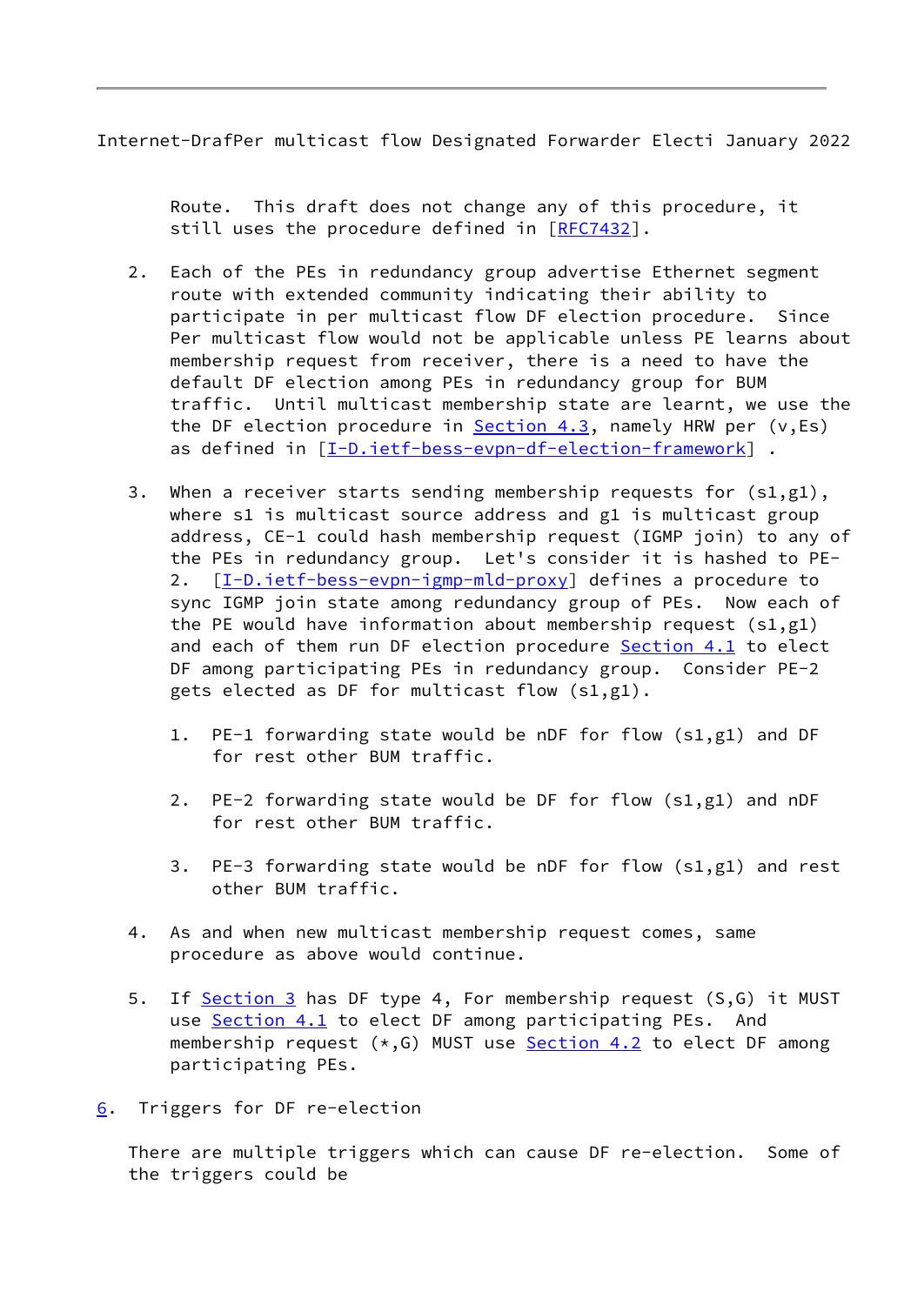1. Local ES going down due to physical failure or configuration change triggers DF re-election at peering PE.

| Sajassi, et al. | Expires July 30, 2022 | [Page 9] |
|-----------------|-----------------------|----------|
|-----------------|-----------------------|----------|

<span id="page-10-1"></span>Internet-DrafPer multicast flow Designated Forwarder Electi January 2022

- 2. Detection of new PE through ES route.
- 3. AC going up / down
- 4. ESI change
- 5. Remote PE removed / Down
- 6. Local configuration change of DF election Type and peering PE consensus on new DF Type

 This document does not provide any new mechanism to handle DF re election procedure. It uses the existing mechanism defined in [\[RFC7432](https://datatracker.ietf.org/doc/pdf/rfc7432)]. Whenever either of the triggers occur, a DF re-election would be done. and all of the flows would be redistributed among existing PEs in redundancy group for ES.

<span id="page-10-0"></span>[7](#page-10-0). Security Considerations

The same Security Considerations described in [[RFC7432](https://datatracker.ietf.org/doc/pdf/rfc7432)] are valid for this document.

<span id="page-10-2"></span>[8](#page-10-2). IANA Considerations

Allocation of DF type in DF extended community for EVPN.

<span id="page-10-3"></span>[9](#page-10-3). Acknowledgement

 Authors would like to acknowledge helpful comments and contributions of Luc Andre Burdet.

<span id="page-10-4"></span>[10.](#page-10-4) Normative References

 [HRW1999] IEEE, "Using name-based mappings to increase hit rates", IEEE HRW, February 1998.

 [I-D.ietf-bess-evpn-df-election-framework] Rabadan, J., satyamoh@cisco.com, s., Sajassi, A., Drake, J., Nagaraj, K., and S. Sathappan, "Framework for EVPN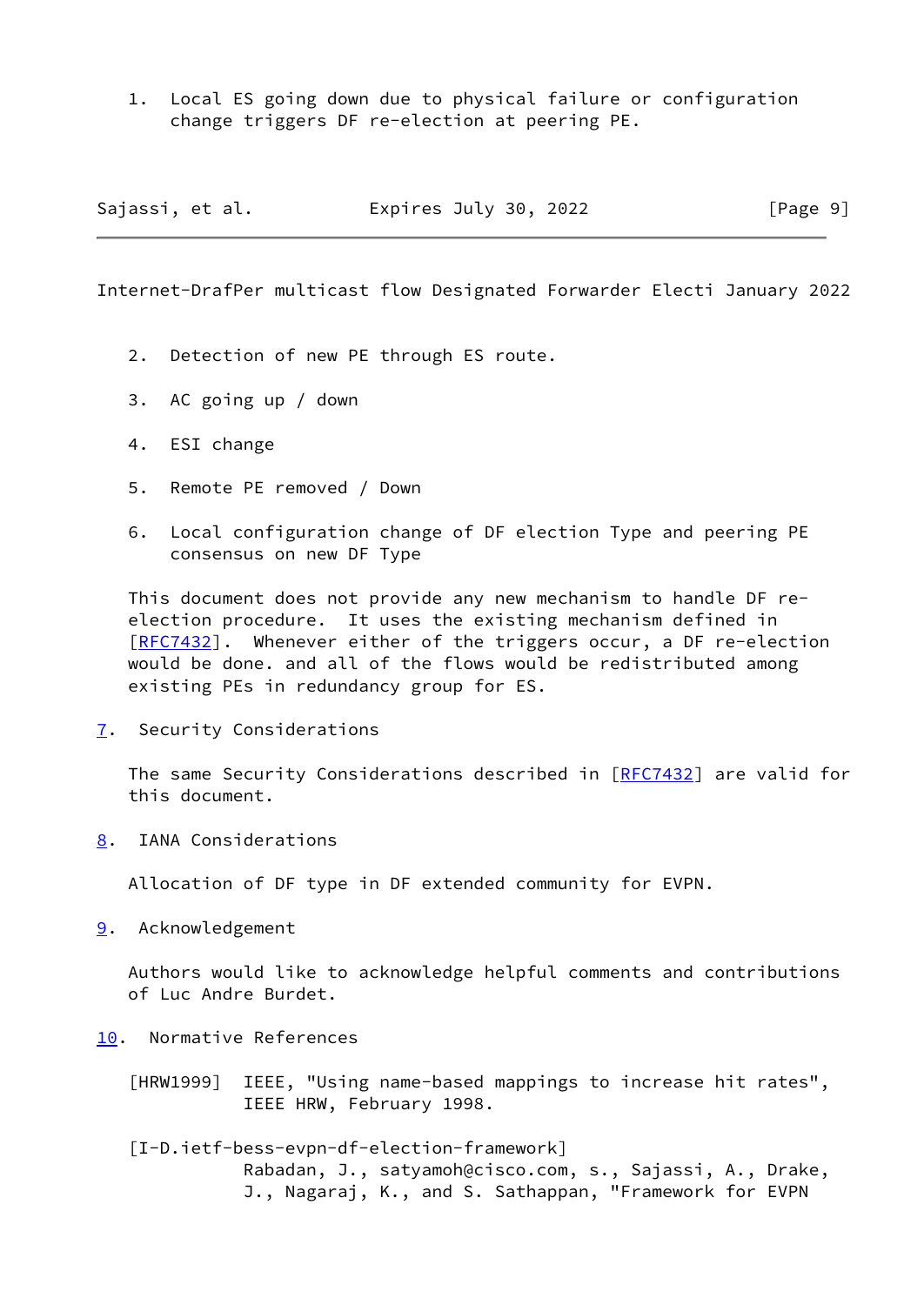Designated Forwarder Election Extensibility", [draft-ietf](https://datatracker.ietf.org/doc/pdf/draft-ietf-bess-evpn-df-election-framework-03) [bess-evpn-df-election-framework-03](https://datatracker.ietf.org/doc/pdf/draft-ietf-bess-evpn-df-election-framework-03) (work in progress), May 2018.

<span id="page-11-2"></span> [I-D.ietf-bess-evpn-fast-df-recovery] Sajassi, A., Badoni, G., Rao, D., Brissette, P., Drake, J., and J. Rabadan, "Fast Recovery for EVPN DF Election", [draft-ietf-bess-evpn-fast-df-recovery-00](https://datatracker.ietf.org/doc/pdf/draft-ietf-bess-evpn-fast-df-recovery-00) (work in progress), June 2018.

| Sajassi, et al. | Expires July 30, 2022 | [Page 10] |
|-----------------|-----------------------|-----------|
|-----------------|-----------------------|-----------|

<span id="page-11-1"></span>Internet-DrafPer multicast flow Designated Forwarder Electi January 2022

- <span id="page-11-0"></span> [I-D.ietf-bess-evpn-igmp-mld-proxy] Sajassi, A., Thoria, S., Patel, K., Yeung, D., Drake, J., and W. Lin, "IGMP and MLD Proxy for EVPN", [draft-ietf](https://datatracker.ietf.org/doc/pdf/draft-ietf-bess-evpn-igmp-mld-proxy-00) [bess-evpn-igmp-mld-proxy-00](https://datatracker.ietf.org/doc/pdf/draft-ietf-bess-evpn-igmp-mld-proxy-00) (work in progress), March 2017.
- [RFC2119] Bradner, S., "Key words for use in RFCs to Indicate Requirement Levels", [BCP 14](https://datatracker.ietf.org/doc/pdf/bcp14), [RFC 2119](https://datatracker.ietf.org/doc/pdf/rfc2119), DOI 10.17487/RFC2119, March 1997, <[https://www.rfc-editor.org/info/rfc2119>](https://www.rfc-editor.org/info/rfc2119).
- [RFC4601] Fenner, B., Handley, M., Holbrook, H., and I. Kouvelas, "Protocol Independent Multicast - Sparse Mode (PIM-SM): Protocol Specification (Revised)", [RFC 4601](https://datatracker.ietf.org/doc/pdf/rfc4601), DOI 10.17487/RFC4601, August 2006, <[https://www.rfc-editor.org/info/rfc4601>](https://www.rfc-editor.org/info/rfc4601).
- [RFC7432] Sajassi, A., Ed., Aggarwal, R., Bitar, N., Isaac, A., Uttaro, J., Drake, J., and W. Henderickx, "BGP MPLS-Based Ethernet VPN", [RFC 7432](https://datatracker.ietf.org/doc/pdf/rfc7432), DOI 10.17487/RFC7432, February 2015, [<https://www.rfc-editor.org/info/rfc7432](https://www.rfc-editor.org/info/rfc7432)>.

Authors' Addresses

 Ali Sajassi Cisco Systems 821 Alder Drive, MILPITAS, CALIFORNIA 95035 UNITED STATES

Email: sajassi@cisco.com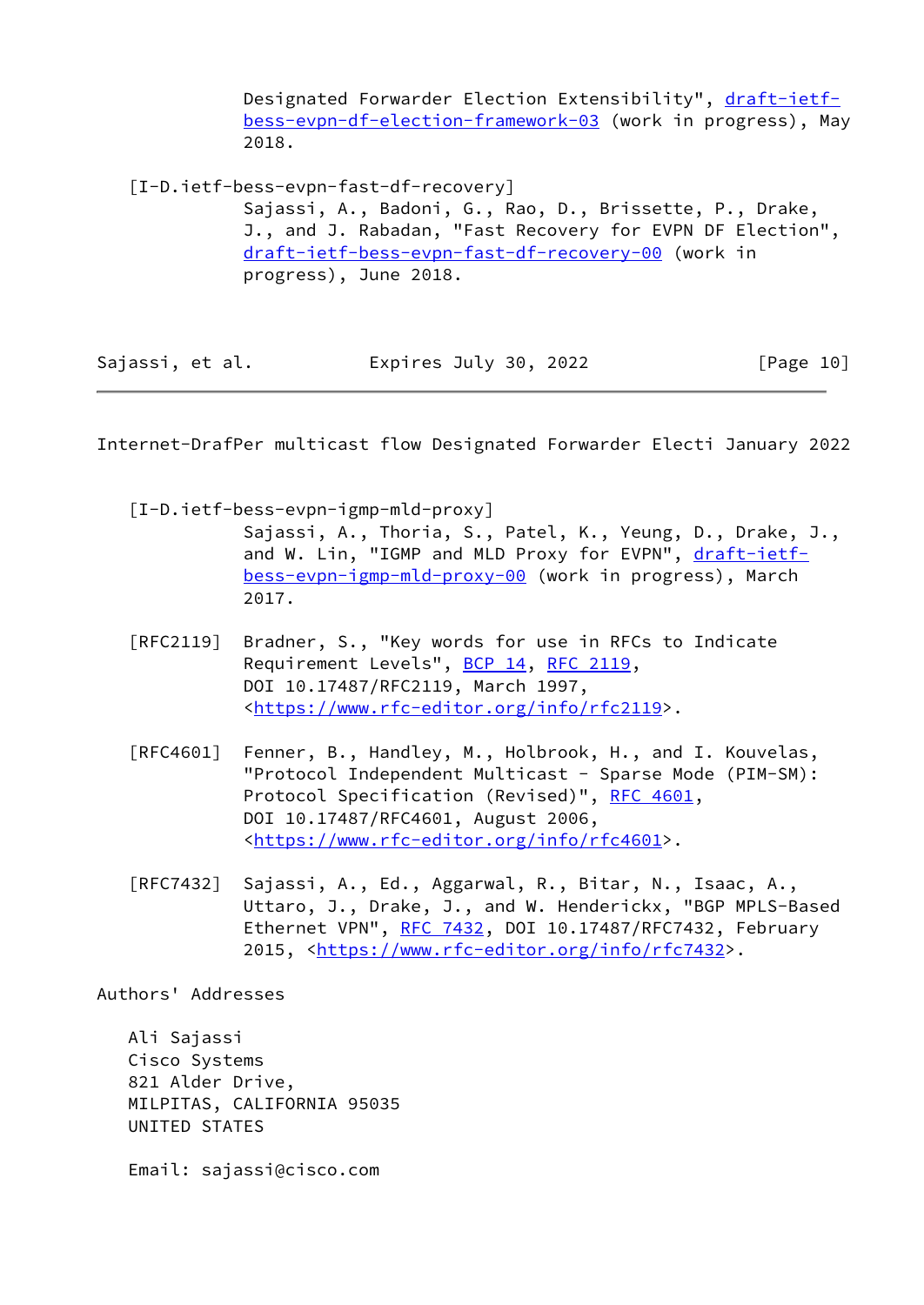Mankamana Mishra Cisco Systems 821 Alder Drive, MILPITAS, CALIFORNIA 95035 UNITED STATES

Email: mankamis@cisco.com

Sajassi, et al. Expires July 30, 2022 [Page 11]

Internet-DrafPer multicast flow Designated Forwarder Electi January 2022

 Samir Thoria Cisco Systems 821 Alder Drive, MILPITAS, CALIFORNIA 95035 UNITED STATES

Email: sthoria@cisco.com

 Jorge Rabadan Nokia 777 E. Middlefield Road Mountain View, CA 94043 UNITED STATES

Email: jorge.rabadan@nokia.com

 John Drake Juniper Networks

Email: jdrake@juniper.net